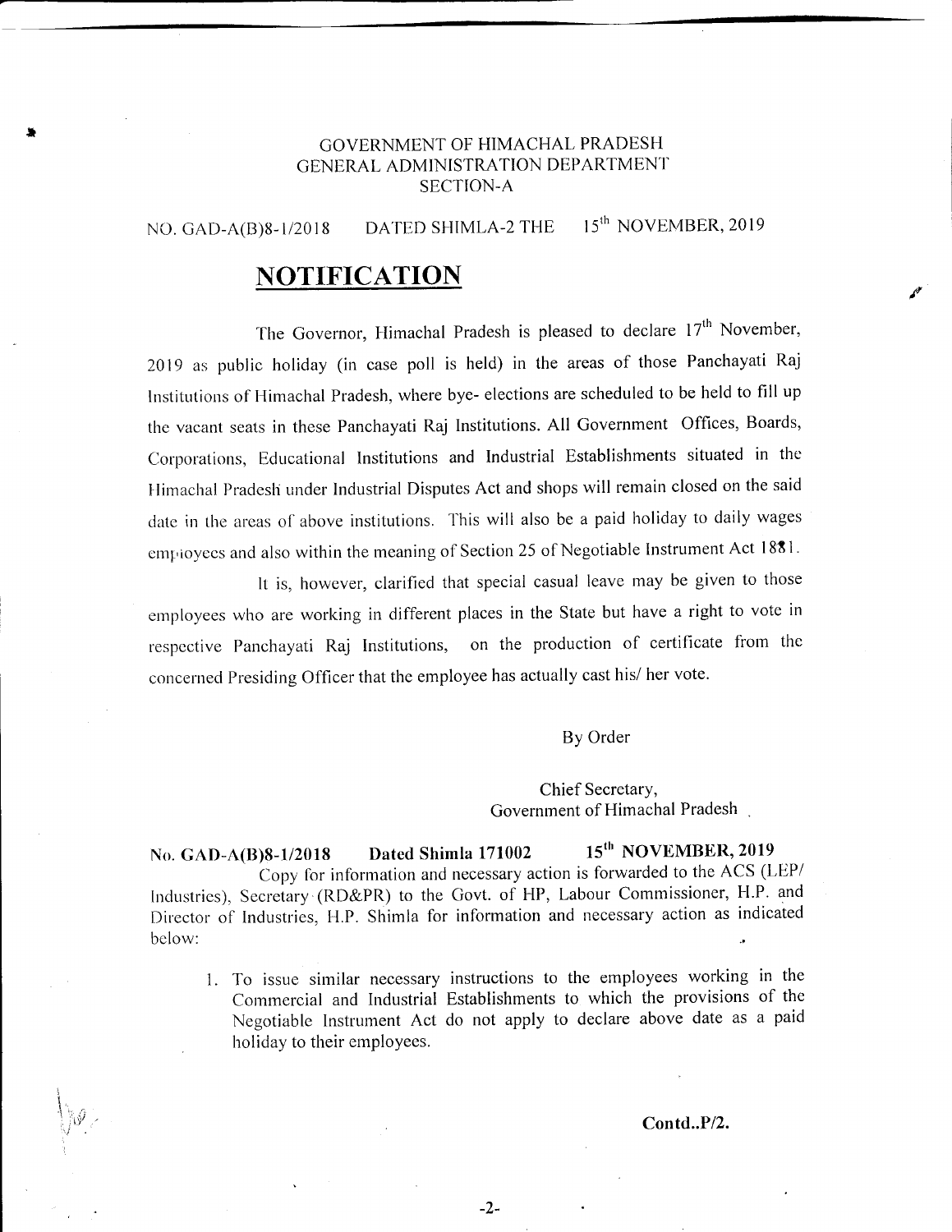- 2. To issue similar necessary instructions under Shops and Commercial Establishment Act to declare above date as close day for all shops and commercial establishments instead of usual day observed by them as closed day during the week.
- 3. To ask the factories situated in the Himachal Pradesh to grant an additional paid holiday to the Industrial Workers on poll day as provided in Section 135-B of the Representation of People Act 1951.

 $\bigvee_{(\text{Ved } \mid \text{rakash})} \bigvee$ Deputy Secretary (GAD) to the Government of Himachal Pradesh. Tel. No. 0177-2620672 (O)

#### 15<sup>th</sup> NOVEMBER, 2019 Dated Shimla 171002 No. GAD-A(B)8-1/2018

Copy for information & necessary action is forwarded to the:-

- 1. The Secretary to the Governor, H.P., Shimla-2.
- 2. The P.S. to Hon'ble Chief Minister, H.P., Shimla-2.
- 3. The P.S. to Chief Secretary, Himachal Pradesh, Shimla-2.
- 4. The P.S. to All Ministers/ CPSs, H.P., Shimla-2.
- 5. The P.S. to Speaker/Dy. Speaker, H.P. Vidhan Sabha, Shimla-4.
- Addl. Chief Secretaries/ Pr. Secretaries/Secretaries to the Govt. of 6. All Himachal Pradesh, Shimla-2.
- 7. All Heads of Department in H.P.
- 8. All M.Ds./Chairmen, Boards/ Corporations in H.P.
- 9. All Deputy Commissioners in H.P.
- 10. The Secretary, State Election Commission, Himachal Pradesh.
- 11. The Pr. R.C. H.P. Govt., New Delhi-110001.
- 12. The Secretary, HP PSC/Lokayukta/Vidhan Sabha, Shimla.
- 13. The Registrar, H.P. High Court, Shimla.
- 14. The Registrar, H.P.University, Shimla/ Agriculture University, Palampur/ Horticulture University, Solan, H.P.
- 15. The Secretary, H.P.Board of School Education, Dharamshala, Distt. Kangra. H.P.
- 16. A.G., Himachal Pradesh, Shimla-3.
- 17. The Director, Information & Public Relations, Shimla-2 for giving appropriate publicity in the newspapers and AIR Shimla.
- 18. The Controller, Printing & Stationery, Shimla.
- 19. The Secretary, Rajya Sainik Board, Hamirpur HP.
- 20. Director, Census Operations, HP Shimla.
- 21. Divisional Manager, Central Bank of India (Advertising) Directorate of Information and Broadcasting, New Delhi.
- 22. Development Manager. Allahabad Bank Res. OfficeSector-17 Chandigarh.
- 23. Divisional Manager Indian Oil Corporation, Shimla.
- 24. Divisional Manager, LIC, Shimla.

#### Contd..P/3.